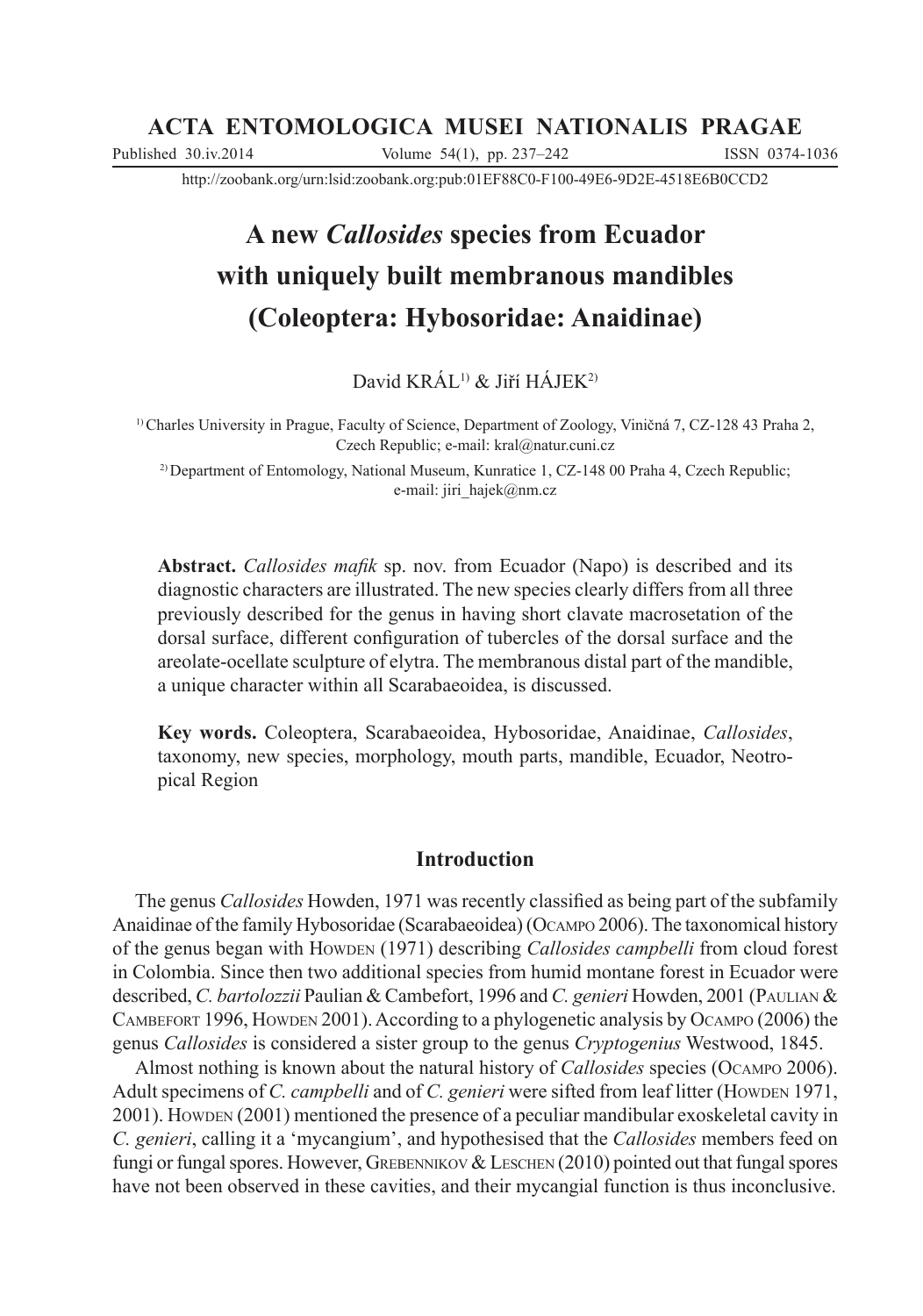Recently collected *Callosides* material in the Napo province, Ecuador, revealed another undescribed species whose formal description we present below.

## **Material and methods**

Specimens were examined with an Olympus SZ61 stereomicroscope, measurements were taken with an ocular graticule. The habitus photographs were taken using a Canon MP-E  $65 \text{mm}/2.8$  Macro lens with 5:1 optical magnification on bellows attached to a Canon EOS 550D camera. Partially focused images of the specimen were combined using Helicon Focus 3.20.2Pro software.

Specimens of the newly described species are provided with one printed red label: 'Callosides mafik sp. nov. / HOLOTYPUS [or] PARATYPUS No. x  $\beta$  / David Král & Jiří Hájek det. 2014'. Exact label data are cited for the type material. Our remarks and addenda are found in square brackets, separate label lines are indicated by a slash (/), separate labels by double slash (//). Material is deposited in the collection of the National Museum, Prague, Czech Republic.

For most of morphological terms used in the description we follow Howden (2001) and OCAMPO (2006), and for those concerning the mouth parts we follow NEL & SCHOLZ (1997).

#### **Taxonomy**

### *Callosides mafik* sp. nov.

(Figs 1–8)

**Type locality.** Ecuador, province Napo, 1.3 km SW of Baeza, 77°53′46″W 00°28′34″S, 2050 m. **Type material.** HOLOTYPE:  $\hat{\beta}$ , 'ECUADOR, prov. Napo (2) / 1.3 km SW of BAEZA, 2050m / S 00°28'34" W 77°53'46" / 11.xi.2006, M. Fikáþek & / J. Skuhrovec lgt. // dense bush of *Chusquea* close / to stream with few solitary trees / near pasture & moss and leaves / on slope above road (sifting) [printed]. PARATYPES:  $2 \text{ } \mathcal{S}$ : same data as holotype.

**Description of holotype.** Integument dark brown to black, moderately shiny; dorsal surface remarkably areolate, in places covered with short, stout, dense, erect, clavate macrosetation (Figs 1–2).

Head with dense areolate-ocellate sculpture, meshes simple, slightly different in size and shape (circular, oval, angular), each with setigerous puncture; each puncture with short, erect, clavate macroseta; head integument through macrosetae almost invisible. Clypeus with ogival outline, almost flat, margins slightly upturned. Vertex very weakly convex dorsally, disc shallowly depressed longitudinally. Genae small, regularly rounded, distinctly separated from clypeus by short oblique clypeo-genal suture above eyes. Eyes small, visible in dorsal aspect; eye canthus absent. Antennae decamerous, with trimerous club; scapus stout, clavate, distinctly strigate longitudinally, with several long, erect macrosetae on anterior edge; antennomeres 2–5 moniliform, pedicellus larger than each of antennomeres 3–5, antennomeres 6–7 transverse, antennomere 8 not cupuliform. Labrum smooth, flat, anterior margin slightly sinuate. Epipharynx sclerotized, rounded anterior margin with fine, dense macrosetation; medial longitudinal process present; tormae with double row of long, close macrosetation. Mandibles pyramidal, not protruding beyond outline of clypeus (therefore invisible in dorsal aspect); pars basalis well sclerotised, with large conjunctive, mycangium absent; pars apicalis only partly sclerotised (this part is concave ventrally, with two long macrosetae on outer margin), mesal part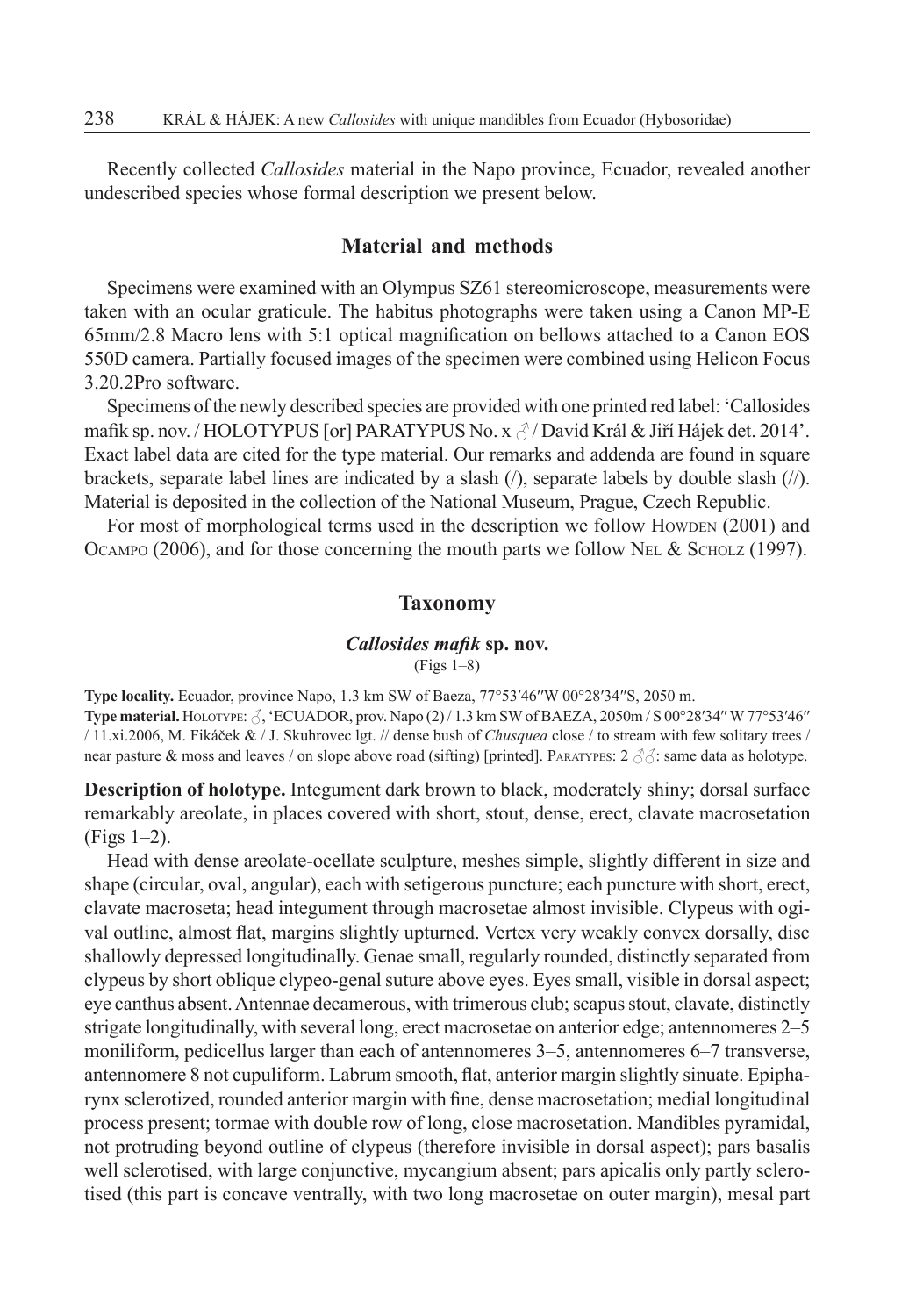

Figs 1–8. Callosides mafik sp. nov. 1 – habitus of holotype in dorsal view; 2 – habitus of holotype in lateral view; 3 – left mandible; 4 – detail of pronotal sculpture; 5 – detail of elytral sculpture; 6 – metathoracic wing; 7 – apical part of aedeagus in lateral view;  $8$  – apical part of aedeagus in dorsal view. Scale bar (Figs 3,  $6-8$ ) = 0.5 mm.

(prostheca?) largely membranous, on scissorial (messal) edge with long microtrichia (Fig. 3). Maxilla with remarkably large membranous galea. Maxillary palps tetramerous, ultimate palpomere elongate, approximately as long as palpomeres 2–3 combined. Labium strigate ventrally, bilobed apically. Labial palps tetramerous.

Pronotum large, transverse, sides explanate laterally, with two foveae along sides – posterior fovea larger and deeper, occupying two thirds of pronotal length, anterior fovea smaller and shallower, stretching in anterior third. Pronotum thickened in narrow, distinctly serrate lateral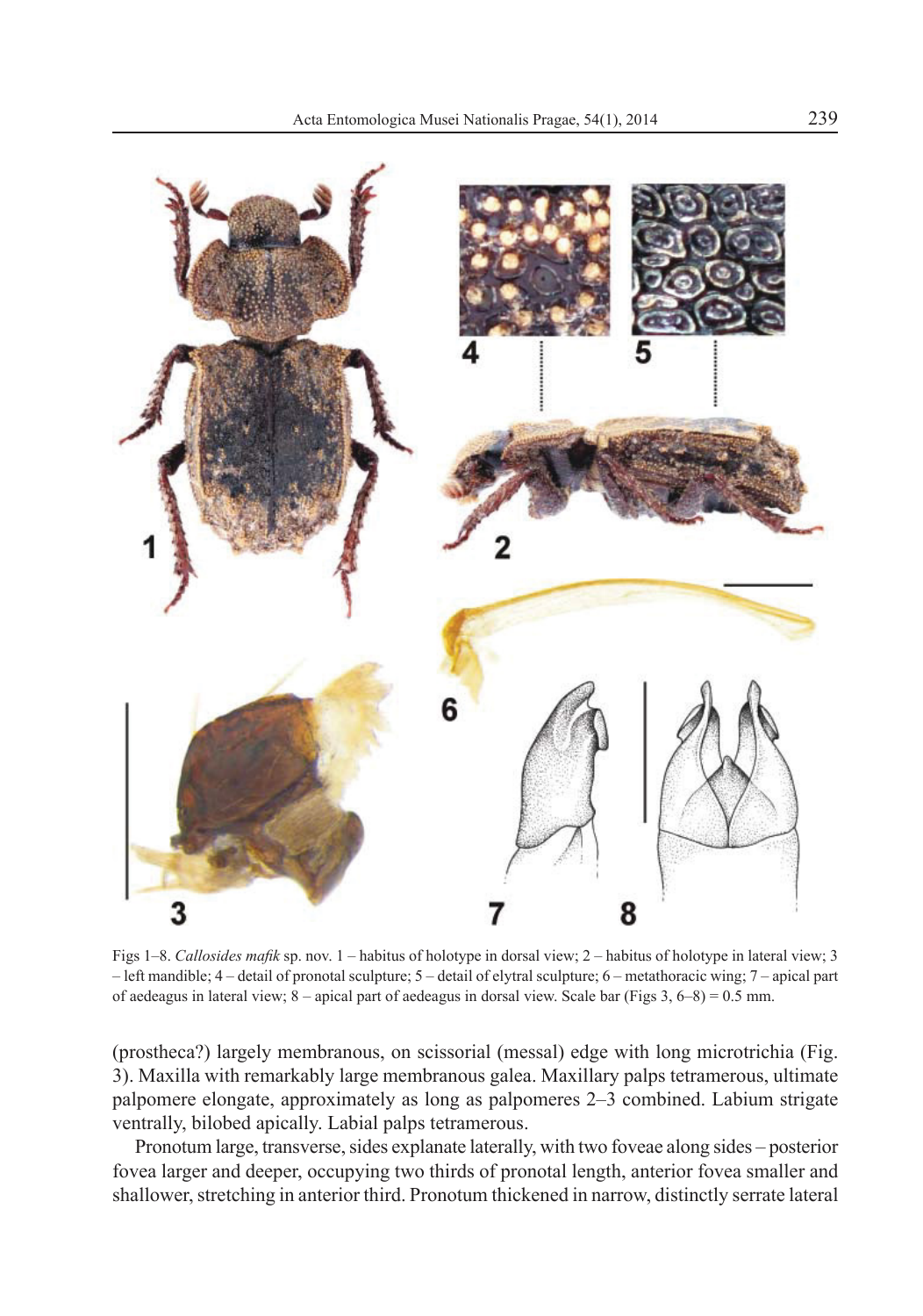bead; outline of anterior corners acuteangular, lateral margins regularly broadly rounded to abruptly constricted posterior angles; disc weakly convex, with indistinct longitudinal flat depression medially; surface with closely areolate-ocellate sculpture, meshes rather small and simple on disc, larger and nearly double (with indicated second concentric contour) laterally, meshes slightly different in size and shape (circular, oval, angular), each with setigerous puncture; each puncture with short, erect, clavate macroseta (Fig. 4); pronotal integument through macrosetae almost invisible, especially laterally.

Scutellar shield minute, triangulate, smooth, moderately shiny, concealed under tuft of yellow, recumbent macrosetae.

Elytra coalescent, nonstriate. Almost flat area of disc delimited laterally by longitudinal carinae arising near basis of humeral teeth; humeral tooth considerable, triangulate, acute apically; surface laterally of longitudinal carina abruptly declivous to smooth sharp epipleural carina; epipleuron narrow reaching from humerus to elytral apex; lateral margin regularly rounded, smooth; basal outline between humeral teeth bisinuate; approximately posterior fourth of elytral length abruptly declivous. Discal flat area with two short longitudinal swellings near basis and four small tubercles arranged zig-zag on each elytron; lateral declivous area with two tubercles on each elytron; posterior declivous area (posteriorly of longitudinal carinae) with six large, distinctly prominent tubercles, three on each elytron. Elytron surface with closely areolate-ocellate sculpture, small meshes usually simple, large meshes double (from two concentric contours), distinctly different in size and shape (circular, oval, angular) (Fig. 5); setigerous punctures bearing short, erect, clavate macroseta concentrated mainly on carinae and lateral margin (closely contiguous rows), lateral and posterior tubercles (clusters), discal tubercles (each with tuft of macrosetae posteriorly of small impunctate shiny area) and to humeral area of disc (setae possibly scraped from larger area of disc).

Metathoracic wings vestigial, reduced to single narrow strut, slightly shorter than elytron length, venation absent, posterior edge membranous (Fig. 6).

Prosternum biconcave, shiny, finely strigate, with two distinct longitudinal carinae between external anterior edge of procoxa to ventral edge of anterior angle. Meso- and metaventrite small, flat, shiny, finely concentrically strigate. Coxae small, contiguous. Femora alutaceous, finely chagreened, with sparse, irregularly spaced, long, erect macrosetae and short, fusiform to clavate macrosetae in between.

Profemur with slightly grooved anterior edge. Protibia slender, alutaceous with narrow longitudinal shiny strip, with two very close apical teeth and with one large tooth and row of five or six teeth along outer margin; ventromedial edge with row of small denticles; apical spur lightly curved inward in distal half, widely truncate apically. Meso- and metatibia slender, alutaceous, their outer edge with longitudinal double row of small carinate denticles, each denticle with long, erect macroseta basally, apical edge fringed with row of short spinules equal in length. Protarsomeres moniliform, densely macrosetaceous on inner edge; meso- and metatarsomeres more elongate, densely macrosetaceous on inner edge, basimeso- and basimetatarsomere with several small denticles on inner edge. Claws simple, regularly curved, acute apically.

Abdominal ventrites moderately shiny, concentrically strigate, sparsely macrosetaceous, macrosetae narrowly fusiform, recumbent.

Male genitalia (Figs 7–8). Parameres symmetrical, shorter than phallobasis, quadrilobate, reminiscent anchor in dorsal aspect; dorsal lobes narrow, rounded apically; ventral lobes large, hooked basally, angulate apically.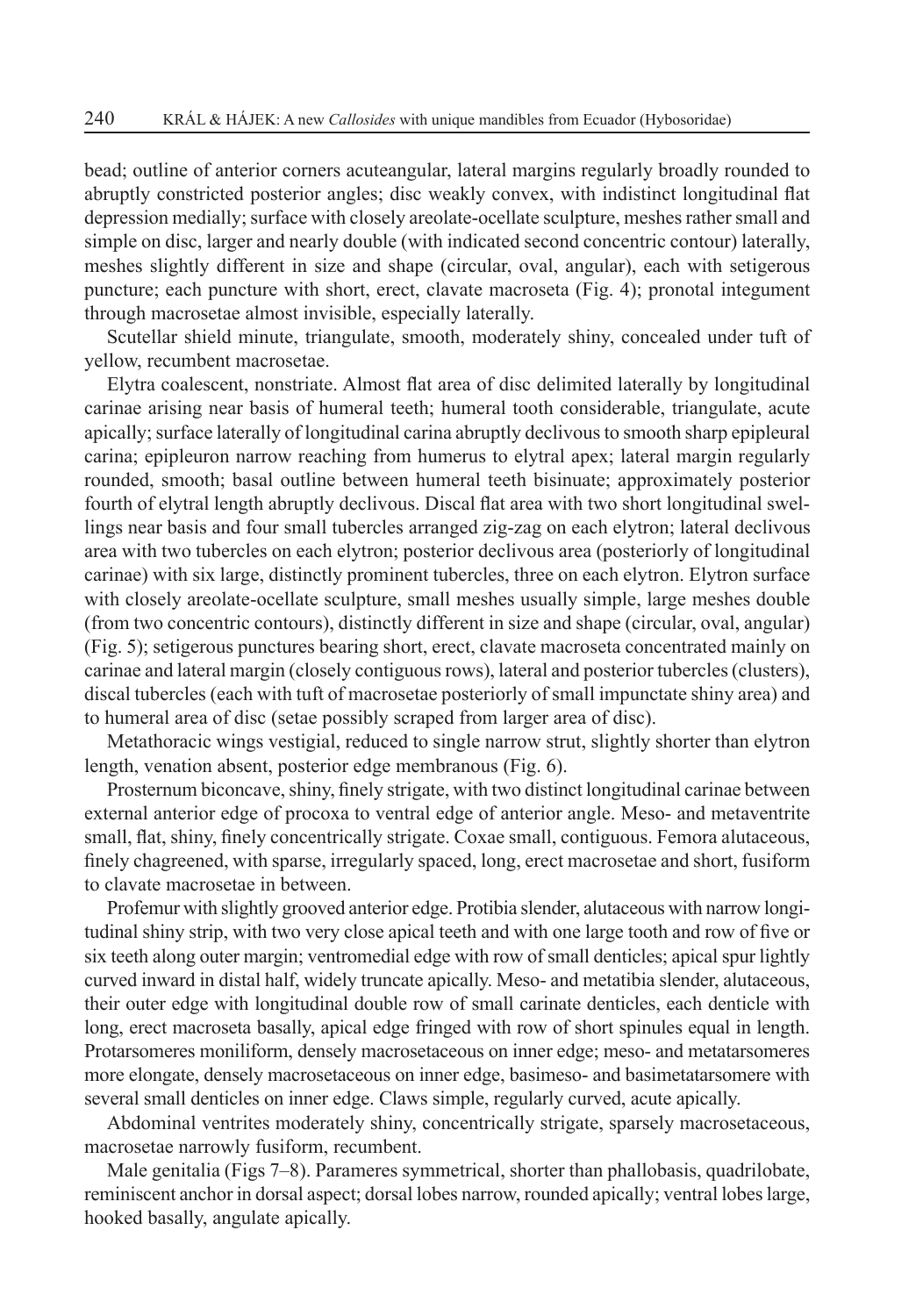**Measurements.** Total body length: 5.2–5.3 mm (holotype 5.3 mm); maximum body width: 2.4–2.5 mm (holotype 2.5 mm).

**Variability.** Both paratypes show slight individual variations in size, shape and situation of elytral tubercles and furthermore in places lacking close, clavate macrosetation of the dorsal surface, more so than in the holotype, clearly related to wearing.

**Differential diagnosis.** *Callosides mafik* sp. nov. clearly differs from all three known species in the following characters:

- presence of short, clavate, macrosetation of the dorsal surface (macrosetation simple or fusiform in all other species (HOWDEN 1971: Fig. 11, PAULIAN & CAMBEFORT 1995: Fig. 1);
- dorsal surface of the head and pronotum without distinct tubercles (Figs 1–2) (dorsal surface of the head and pronotum with tubercles in *C*. *bartolozzii* (PAULIAN & CAMBEFORT 1995: Fig. 1) and *C*. *genieri* (HOWDEN 2001: Fig. 1) or tubercles only on the pronotum in *C. campbelli* (HOWDEN 1971: fig. 11));
- elytral discal area with two short, longitudinal swellings near base and four small tubercles arranged zig-zag on each elytron; lateral declivous area with two tubercles on each elytron; posterior declivous area with six large, prominent tubercles, three on each elytron (Fig. 1) (configuration of elytral tubercles different (HOWDEN 1971: Fig. 11, 2001: Fig. 1; PAULIAN & CAMBEFORT 1995: Fig. 1), see also key to *Callosides* species identification in OCAMPO (2006: 70), for details);
- different shape of apical part of aedeagus, compare Figs 7–8 with HOWDEN (2001: Figs  $6-11$ ).

**Etymology.** The new species is dedicated to our colleague and friend Martin Fikáček (National Museum, Prague, Czech Republic), an outstanding student in water beetles and co-collector of the type material. The specific epithet presents Martin's nickname 'Mafik' resulting from his name (Martin Fikáček); noun in apposition.

**Collecting circumstances.** All three type specimens were sifted from leaf and moss litter in dense bush of the bamboo *Chusquea* Kunth (Poaceae) close to a stream on the slope above a road covered with a few solitary trees near pasture.

**Distribution**. So far known only from the type locality in the Napo province, Ecuador.

# **Discussion**

*Callosides mafik* sp. nov. and *C. bartolozzii* were found ca. 55 km apart and the main difference between the two places, according to locality data, is the altitude. *Callosides mafik* sp. nov. was found somewhat 850 m higher than the other species. *Callosides bartolozzii* was sifted from litter in secondary forest (L. Bartolozzi, pers. comm. 2014), however, the precise information about the habitat is missing, thus, we are not able to compare both localities. The fauna of the hybosorid subfamily Anaidinae in Tropical Andes biodiversity hotspot seems to be very rich (see also OCAMPO 2006), which, together with brachyptery in *Callosides*, enables us to expect discovery of additional undescribed *Callosides* in the region. The aptery/brachyptery is considered to be one of diagnostic characters for *Callosides* by OCAMPO (2006). However, we consider it only as an adaptation for life in soil, and/or most probably, an adaptation for life in mountains, where flightlessness is common among insects, particularly among scarabaeids, see, e.g. geotrupid genera *Odontotrypes* Fairmaire, 1887 and *Phelotrupes* Jekel, 1866 (KRÁL et al. 2001).